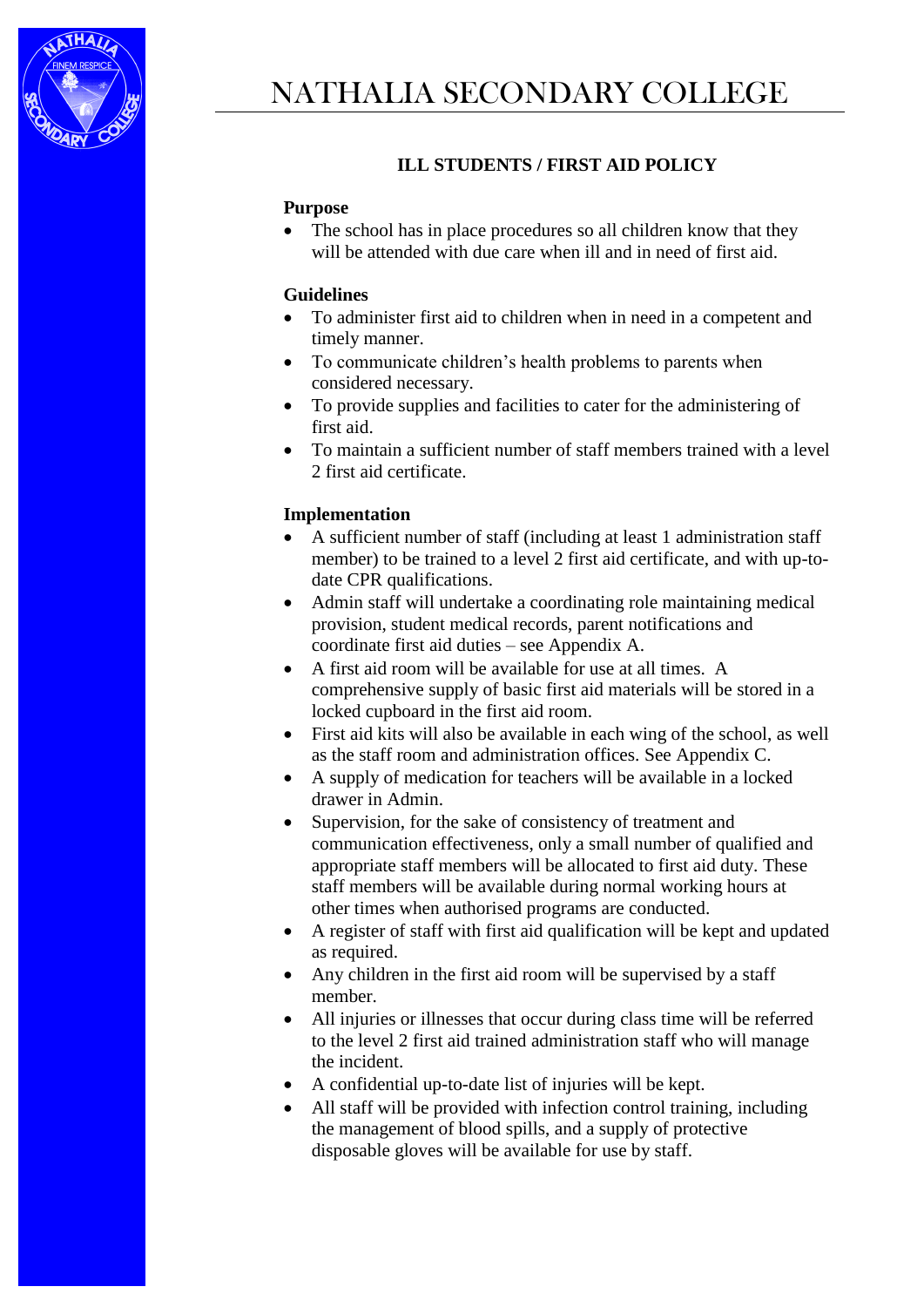

- Minor injuries only (such as scratches) will be treated by staff members on duty, while more serious injuries-including those requiring parents to be notified or suspected treatment by a doctor require a level 2 first aid trained staff member to provide first aid.
- Any children with injuries involving blood or broken skin must have the wound covered at all times.
- No medication (including headache tablets) will be administered to children without the express written permission of parents or guardians.
- For more serious injuries/illnesses, the parents/guardians must be contacted by the administration staff so that professional treatment may be organised. Any injuries to a child's head, face, neck or back must be reported to parents/guardian.
- Any student who is collected from school by parents/guardians as a result of an injury, or who is administered treatment by a doctor/hospital or ambulance officer as a result of an injury, or has an injury to the head, face, neck or back, or where the treating first aid teacher considers the injury to be greater than "minor" will be reported on Department of Education Accident/Injury form LE375, and entered onto CASES21.
- Serious injuries, fatalities, or any incident that exposed a person to immediate risk to their health or safety must be reported to the Department of Education Emergency and Security Management Branch immediately on (03) 9589 6266 and WorkSafe on (13 23 60) and reference should be made by staff to the school's Incident Management policy.
- Parents of ill children will be contacted to take the children home.
- Parents who collect children from school for any reason (other than emergency or the end of the school day) must sign the child out of the school in a register maintained in the school office.
- All teachers have the authority to call an ambulance immediately in an emergency. If the situation and time permits, a teacher should confer with others before deciding on an appropriate course of action.
- All school camps will have at least 1 Level 2 first aid trained staff member at all times.
- A comprehensive first aid kit will accompany all camps, along with a mobile phone.
- All children attending camps or excursions will have provided a signed medical form providing medical details and granting teachers permission to contact a doctor or ambulance should instances arise where their child requires treatment. Copies of the signed medical forms to be taken on camps and excursions, as well as kept at school.
- All children attending camps or excursions who require medication will have provided a signed written parent permission form providing details of medications to be administered and granting teachers permission to administer the medications.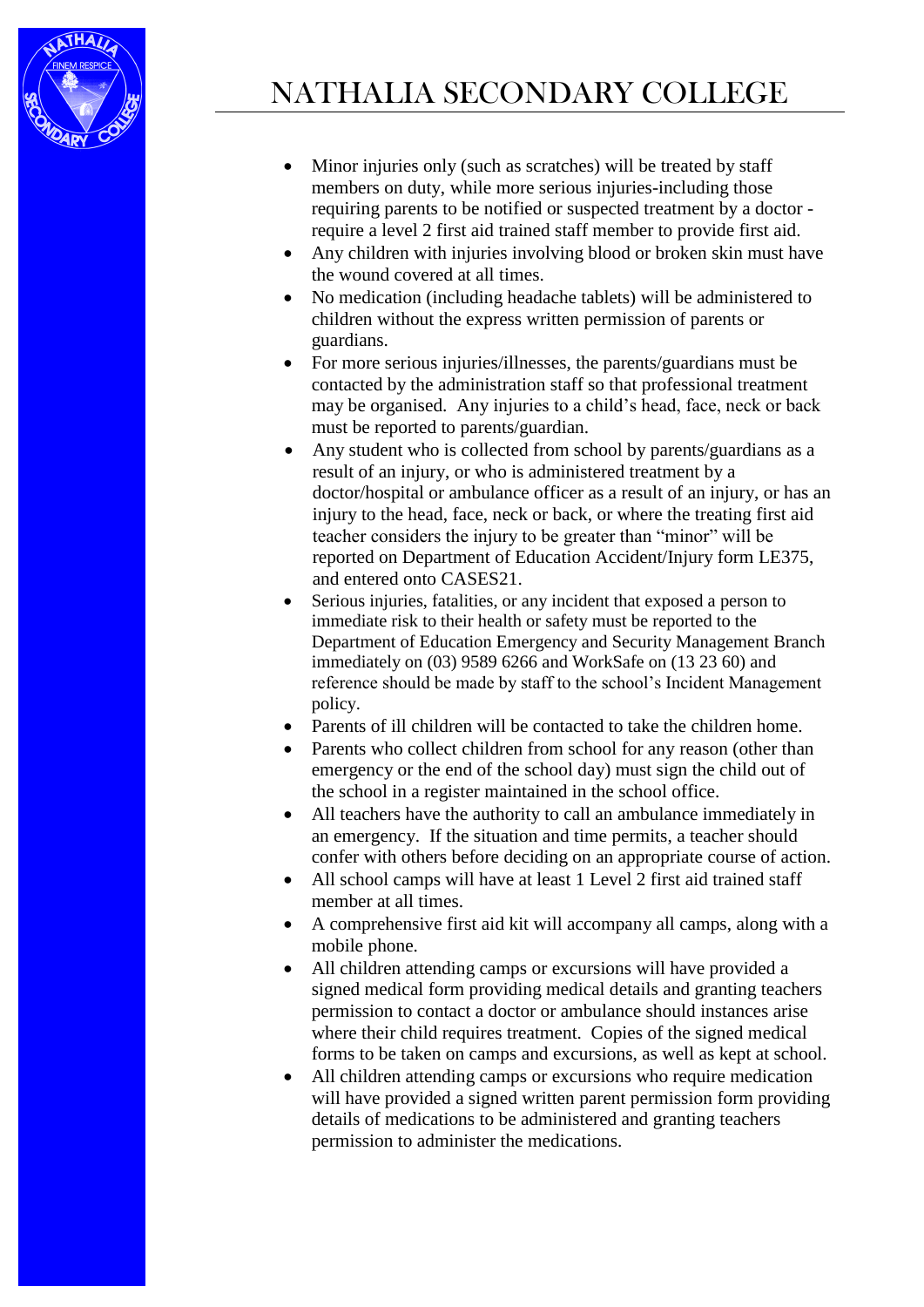

- All children with asthma or diabetes or anaphylaxis are required to present the school with a management plan prepared by their treating practitioners, and to provide the school with the asthma medications, hypokits or epipens etc needed to implement their plan at school. See Appendix B.
- All children, especially those with a documented Asthma Management Plan, will have access to Ventolin and spacer.
- A member of staff is to be responsible for the purchase and maintenance of first aid supplies, first aid kits, ice packs and the general upkeep of the first aid room.
- First aid training and revisions of recommended procedures for responding to asthma, diabetes and anaphylaxis will also be undertaken each year.
- It is recommended that all students have personal accident insurance and ambulance cover.
- CPR training is completed by all staff annually.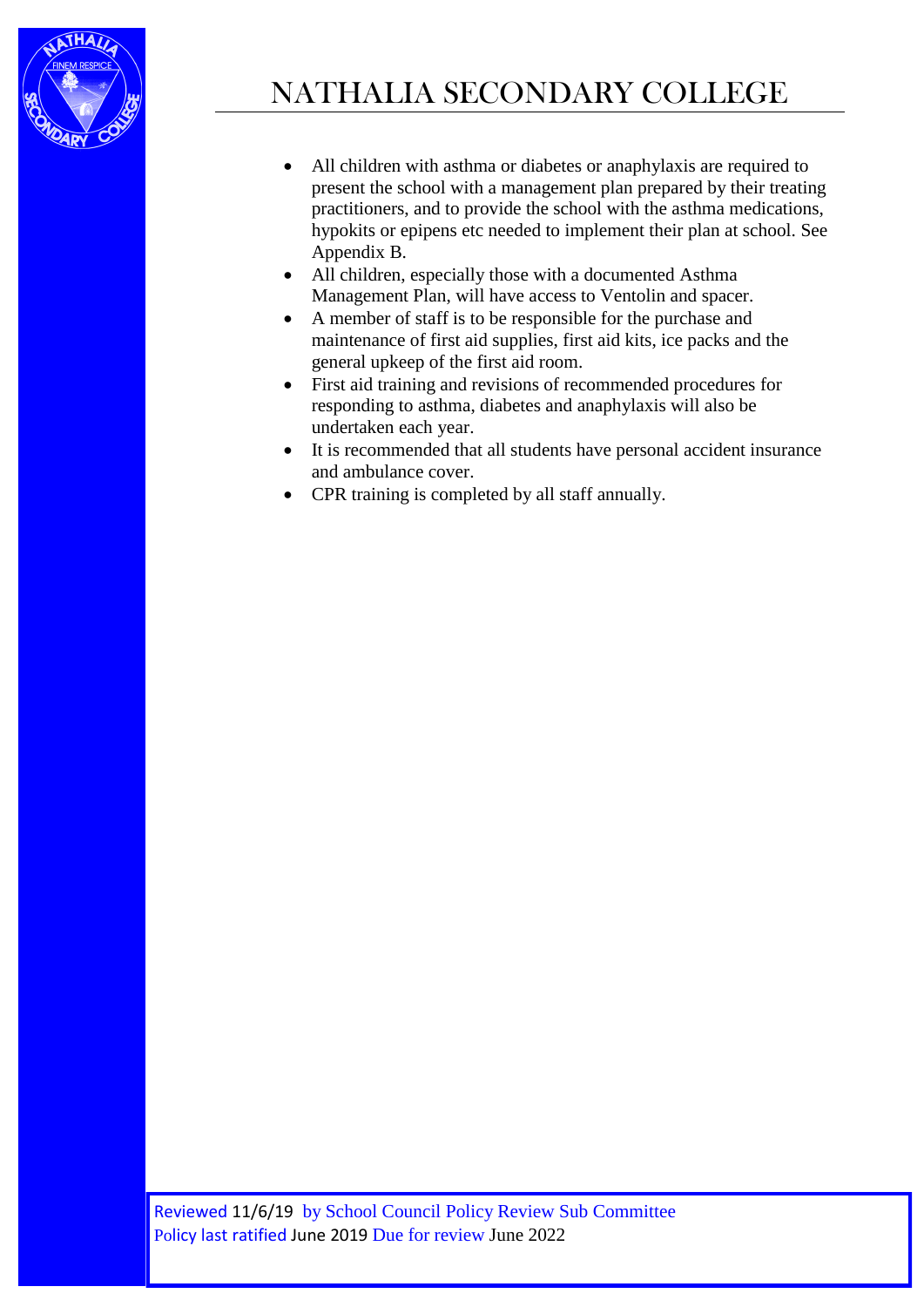

# NATHALIA SECONDARY COLLEGE

Appendix A.

#### **First Aid Officers**

Consistent with the Department's First Aid Policy and Procedures, the school will have staff member/s trained in First Aid. The names and details of First Aid trained staff including their level of first aid and first aid expiry dates, will be provided as soon as they are known.

#### **First Aid Duties**

The First Aider is required to undertake a coordinating role maintaining standard medical service provision, student medical records and parent notifications.

Their specific duties include:

- Participating in the risk management process within the school as part of the school's OHS team. This may include contributing to risk management solutions and providing feedback on injury reports and first aid register data to identify persistent or serious hazards.
- Coordinating first aid emergency awareness training for staff including emergency notification processes, a list of responsible officers and provision of emergency phone numbers.
- Maintaining first aid room and first aid kits (allocate responsibility to one person.)
- Providing first aid services commensurate with competency and training. This may include all or some of emergency life support including response to life threatening conditions which may occur in the school (e.g. cardiac arrest or respiratory difficulties associated with asthma), management of severe bleeding, basic wound care, fractures, soft tissue injury.
- Recording all first aid treatment. A copy of treatment provided shall be forwarded with the patient where further assistance is sought. The first aider should respect the confidential nature of any information given.
- Providing input on first aid requirements for excursions and camps.

The First Aider will be available at the school during normal working hours and at other times when authorised Department programs are being conducted.

Where possible, only staff with first aid qualifications will provide first aid. However, in an emergency other **staff may be required to help within their level of competency.**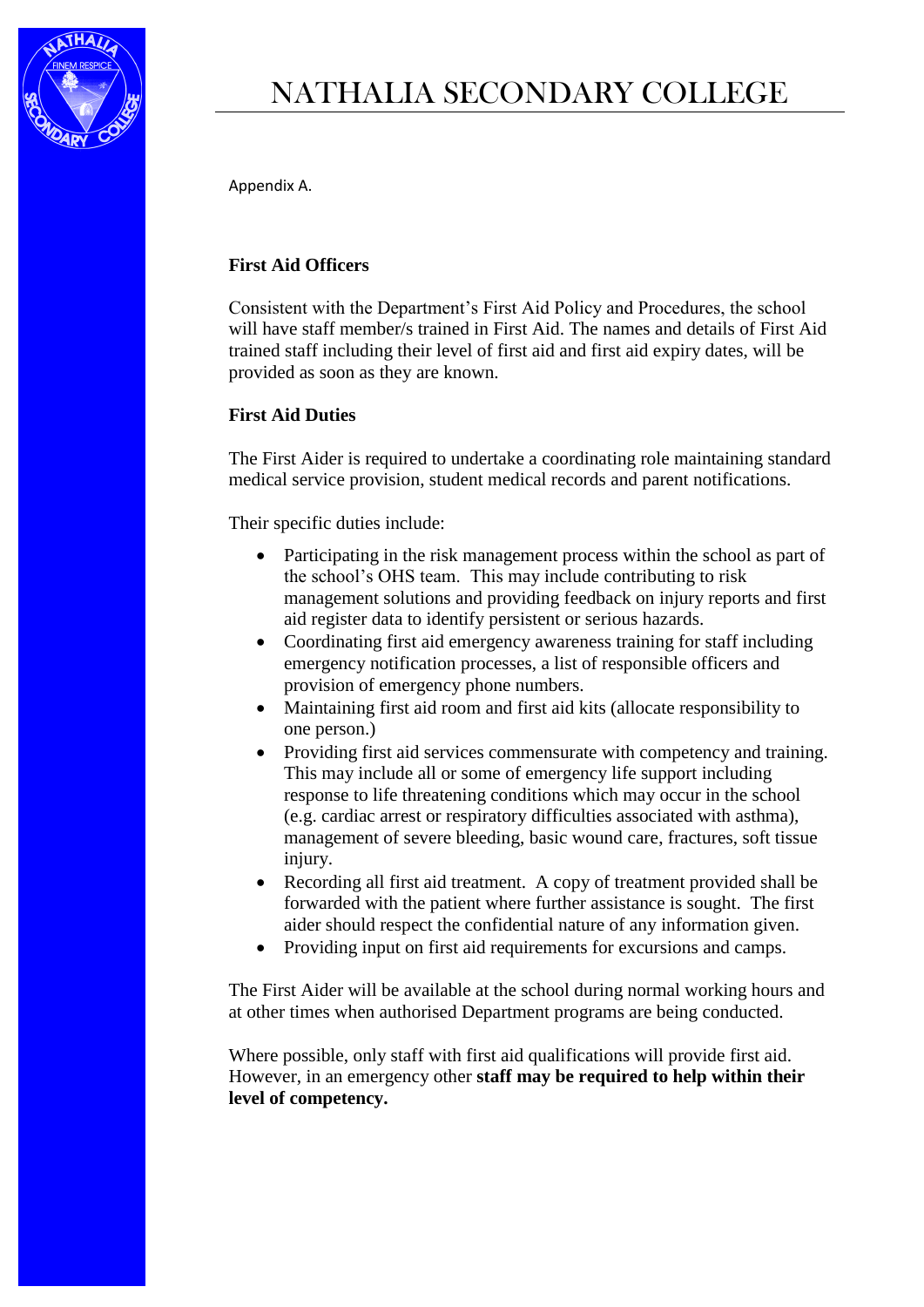

Appendix B.

### **Assessment and First Aid Treatment of an Asthma attack**

If a student develops signs of what appears to be an asthma attack, appropriate care must be given immediately.

#### **Assessing the severity of an asthma attack**

Asthma attacks can be:

**Mild** - this may involve coughing, a soft wheeze, minor difficulty in breathing and no difficulty speaking in sentences

**Moderate** - this may involve a persistent cough, loud wheeze, obvious difficulty in breathing and ability to speak only in short sentences

**Severe** - the student is often very distressed and anxious, gasping for breath, unable to speak more than a few words, pale and sweaty and may have blue lips.

All students judged to be having a severe asthma attack require emergency medical assistance.

Call an ambulance (dial 000), notify the student's emergency contact and follow the '*4 Step Asthma First Aid Plan'* while waiting for the ambulance to arrive. When calling the ambulance state clearly that a student is having 'breathing difficulties.' The ambulance service will give priority to a person suffering extreme shortness of breath. Regardless of whether an attack of asthma has been assessed as mild, moderate or severe, Asthma First Aid (as detailed below) must commence immediately. The danger in any asthma situation is delay. Delay may increase the severity of the attack and ultimately risk the student's life.

#### **Asthma First Aid**

If the student has an Asthma Action Plan, follow the first aid procedure immediately. If no, Asthma Action Plan is available in the steps outlined below should be taken immediately.

#### *The 4 Step Asthma First Aid Plan (displayed in Sick Bay and classrooms):*

#### **Step 1**

Sit the student down in as quiet an atmosphere as possible. Breathing is easier sitting rather than lying down. Be calm and reassuring. Do not leave the student alone.

#### **Step 2**

Without delay give 4 separate puffs of a blue reliever medication (*Airomir, Asmol, Epaq or Ventolin*). The medication is best given one puff at a time via a spacer device. If a spacer device is not available, simply use the puffer on its own. Ask the person to take 4 breaths from the spacer after each puff of medication.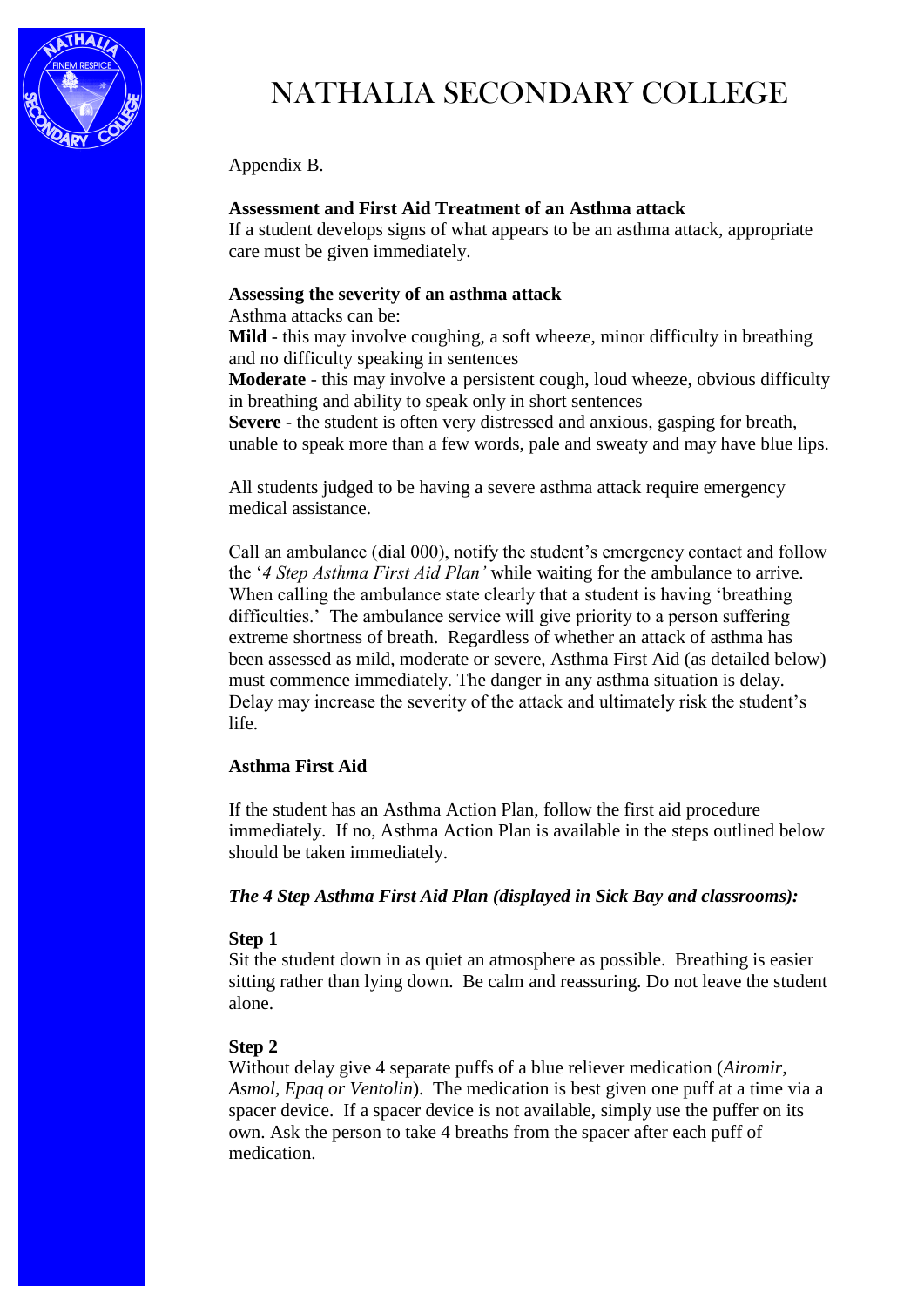

#### **Step 3**

Wait 4 minutes. If there is little or no improvement repeat steps 2 and 3.

#### **Step 4**

If there is still little or no improvement; call an ambulance immediately (dial 000). State clearly that a student is having 'breathing difficulties.'

Continuously repeat steps 2 and 3 while waiting for the ambulance.

#### **Assessment and First Aid Treatment of Anaphylaxis**

What is anaphylaxis?

Anaphylaxis is a severe, rapidly progressive allergic reaction that is potentially life threatening. Although allergic reactions are common in children, severe life threatening allergic reactions are uncommon and deaths are rare. However, deaths have occurred and anaphylaxis is therefore regarded as a medical emergency that requires a rapid response.

Signs and symptoms:

The symptoms of a mild to moderate allergic reaction can include:

- swelling of the lips, face and eyes
- hives or welts
- abdominal pain and/or vomiting.

Symptoms of anaphylaxis (a severe allergic reaction) can include:

- difficulty breathing or noisy breathing
- swelling of the tongue
- swelling/tightness in the throat
- difficulty talking and/or a hoarse voice
- wheezing or persistent coughing
- loss of consciousness and/or collapse
- young children may appear pale and floppy.

Symptoms usually develop within 10 minutes to one hour of exposure to an allergen but can appear within a few minutes.

The role and responsibilities of the principal

This principal or nominee has overall responsibility for implementing strategies and processes for ensuring a safe and supporting environment for students at risk of anaphylaxis. The principal will:

- Actively seek information to identify students with severe life threatening allergies at enrolment.
- Conduct a risk assessment of the potential for accidental exposure to allergens while the student is in the care of the school.
- Meet with parents/carers to develop an Anaphylaxis Management Plan for the student. This includes documenting practical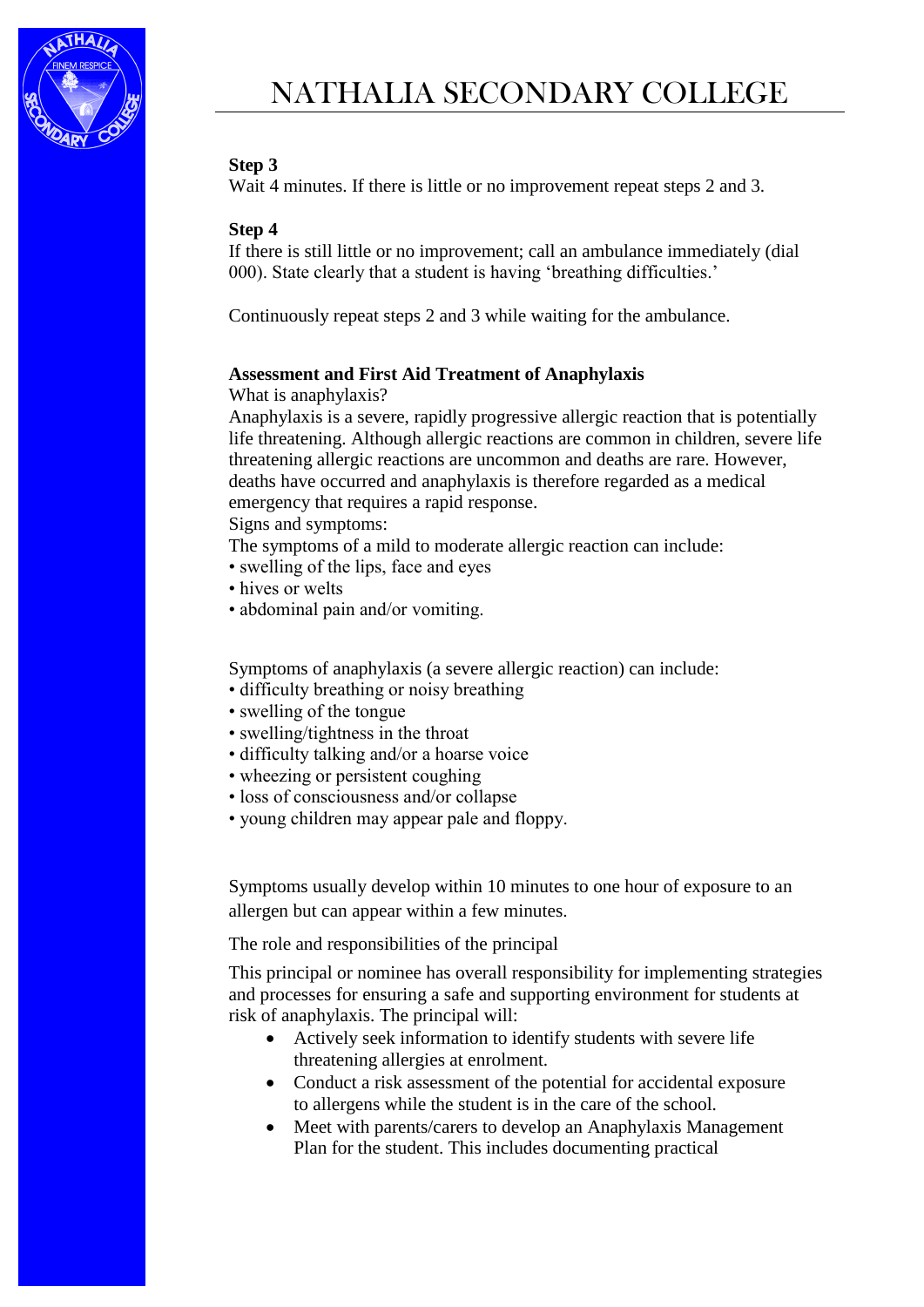

strategies for in-school and out-of-school settings to minimise the risk of exposure to allergens, and nominating staff who are responsible for their implementation.

- Request that parents provide an ASCIA (Australasian Society of Clinical Immunology and Allergy) Action Plan that has been signed by the student's medical practitioner and has an up to date photograph of the student
- Ensure that parents provide the student's EpiPen® and that it is not out of date.
- Ensure that staff obtain training in how to recognise and respond to an anaphylactic reaction, including administering an EpiPen®.
- Develop a communication plan to raise student, staff and parent awareness about severe allergies and the school's policies.
- Provide information to all staff so that they are aware of students who are at risk of anaphylaxis, the student's allergies, the school's management strategies and first aid procedures. This can include providing copies or displaying the student's ASCIA Action Plan in canteens, classrooms and staff rooms, noting privacy considerations.
- Ensure that there are procedures in place for informing casual relief teachers of students at risk of anaphylaxis and the steps required for prevention and emergency response.
- Ensure that any external canteen provider can demonstrate satisfactory training in the area of anaphylaxis and its implications on food handling practices.
- Allocate time, such as during staff meetings, to discuss, practise and review the school's management strategies for students at risk of anaphylaxis. Practise using the trainer EpiPen® regularly.
- Encourage ongoing communication between parents/carers and staff about the current status of the student's allergies, the school's policies and their implementation.
- Review the student's Anaphylaxis Management Plan annually or if the student's circumstances change, in consultation with parents.

The role and responsibilities of all school staff who are responsible for the care of students at risk of anaphylaxis

School staff who are responsible for the care of students at risk of anaphylaxis have a duty to take steps to protect students from risks of injury that are reasonably foreseeable. This may include administrators, canteen staff, casual relief staff, and volunteers. Members of staff are expected to:

- Know the identity of students who are at risk of anaphylaxis.
- Understand the causes, symptoms, and treatment of anaphylaxis.
- Obtain training in how to recognise and respond to an anaphylactic reaction, including administering an EpiPen®.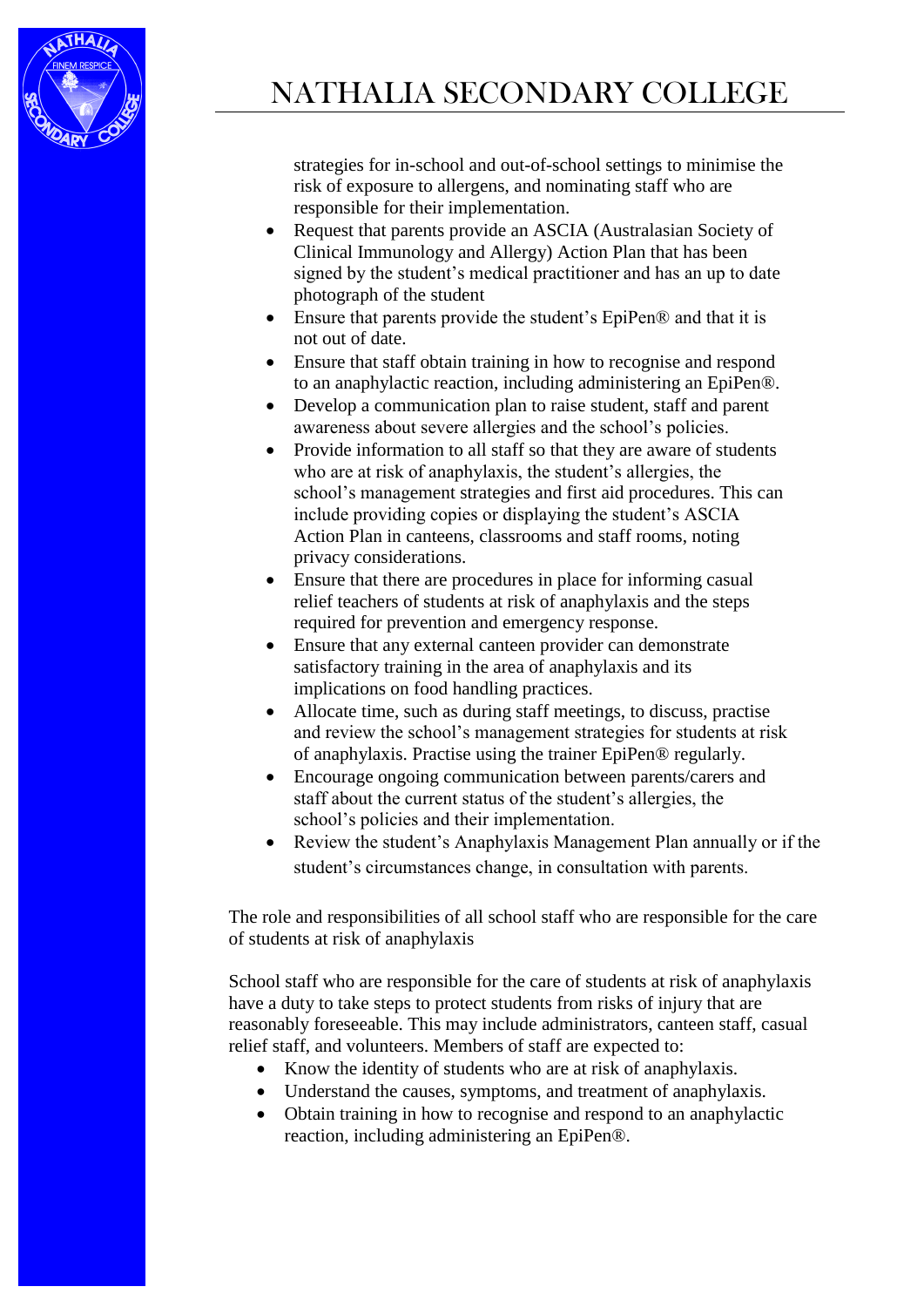

- Know the school's first aid emergency procedures and what your role is in relation to responding to an anaphylactic reaction.
- Keep a copy of the student's ASCIA Action Plan (or know where to find one quickly) and follow it in the event of an allergic reaction.
- Know where the student's EpiPen® is kept. Remember that the EpiPen® is designed so that anyone can administer it in an emergency.
- Know and follow the prevention strategies in the student's Anaphylaxis Management Plan.
- Plan ahead for special class activities or special occasions such as excursions, incursions, sport days, camps and parties. Work with parents/carers to provide appropriate food for the student.
- Be aware of the possibility of hidden allergens in foods and of traces of allergens when using items such as egg or milk cartons in art or cooking classes.
- Be careful of the risk of cross-contamination when preparing, handling and displaying food.
- Make sure that tables and surfaces are wiped down regularly and that students wash their hands after handling food.
- Raise student awareness about severe allergies and the importance of their role in fostering a school environment that is safe and supportive for their peers.

## **Individual Anaphylaxis Management Plans**

Every student who has been diagnosed as at risk of anaphylaxis will have an individual Anaphylaxis Management Plan. **(see Care Arrangements for Ill Students Policy).**

The student's Anaphylaxis Management Plan will clearly set out:

- the type of allergy or allergies.
- the student's emergency contact details.
- practical strategies to minimise the risk of exposure to allergens for in-school and out of class settings, including:
	- » during classroom activities
	- » in canteens or during lunch or snack times
	- » before and after school, in the yard and during breaks
	- » for special events such as incursions, sport days or class parties » for excursions and camps.
- the name of the person/s responsible for implementing the strategies.
- information on where the EpiPen® will be stored.

The Anaphylaxis Management Plan will also include an individual ASCIA Action Plan, which sets out the emergency procedures to be taken in the event of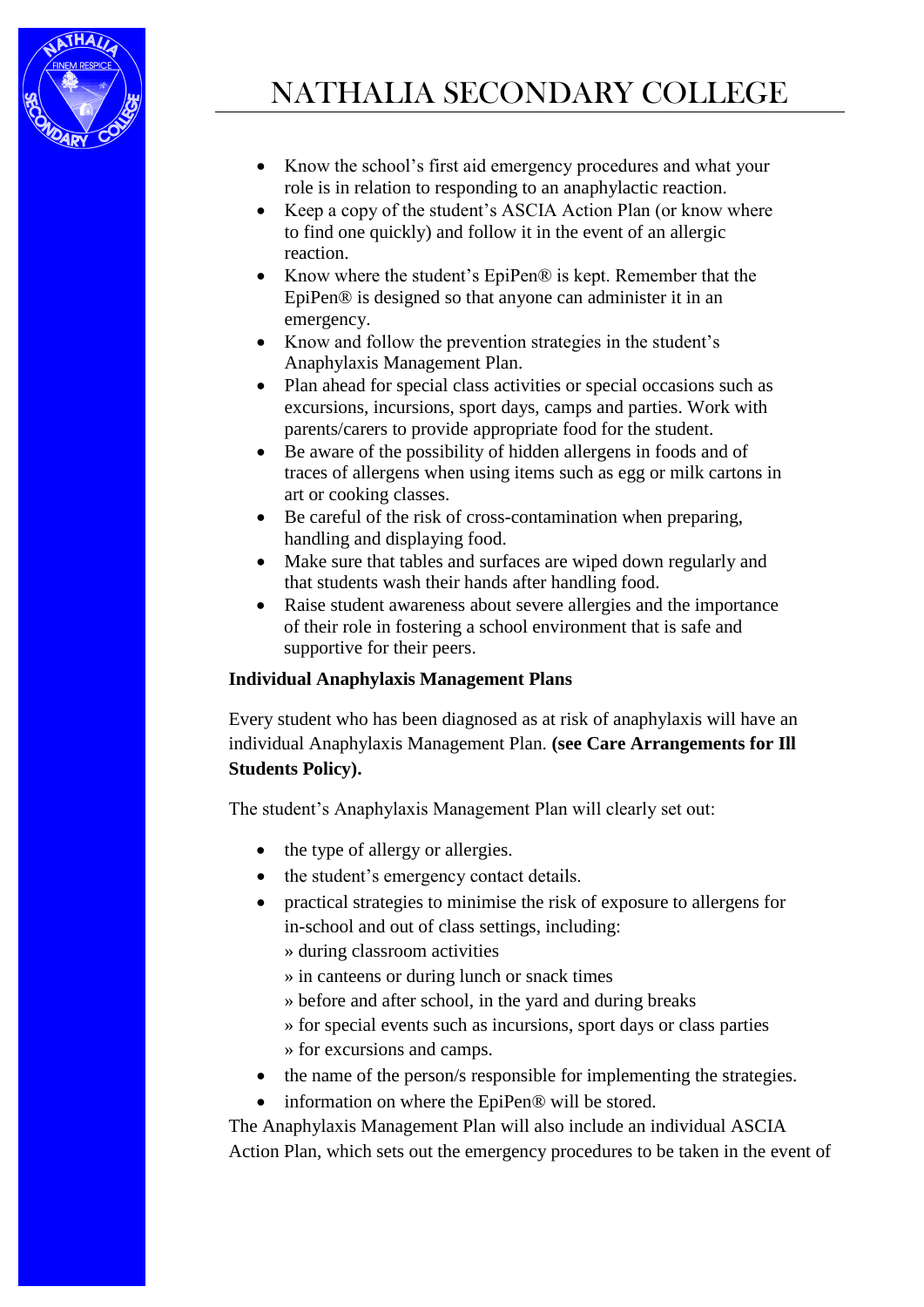

# NATHALIA SECONDARY COLLEGE

an allergic reaction. (ASCIA, the Australasian Society of Clinical Immunology and Allergy, is the peak body of immunologists and allergists in Australia).

It is the responsibility of parents/carers to complete an ASCIA Action Plan, in consultation with their child's medical practitioner, and provide a copy to the High School. The ASCIA Action Plan must be signed by the student's medical practitioner, and have an up to date photograph of the student.

As a student's allergies may change with time, our High School will ensure that the student's Anaphylaxis Management Plan and ASCIA Action Plan are kept current and reviewed annually with the student's parents/carers. When reviewed, parents will be expected to provide an updated photo of the child for the ASCIA Action Plan.

Appendix C.

# **First Aid Kit Contents**

Consistent with the Department's First Aid Policy and Procedures the school will maintain a First Aid Kit that includes the following items:

- an up-to-date first aid book examples include:
	- o First aid: Responding to Emergencies, Australian Red Cross
	- o Australian First Aid, St John Ambulance Australia (current edition)
	- o Staying Alive, St John Ambulance Australia, (current edition)
- wound cleaning equipment
	- o gauze swabs: 100 of 7.5 cm x 7.5 cm divided into small individual packets of five
	- o sterile saline ampoules: 12 x 15 ml and 12 x 30 ml
	- o disposable towels for cleaning dirt from skin surrounding a wound
- wound dressing equipment
	- o sterile, non-adhesive dressings, individually packed: eight 5 cm x 5 cm, four 7.5 m x 7.5 m, four 10 cm x 10 cm for larger wounds
	- o combine pads: twelve 10 cm x 10 cm for bleeding wounds
	- o non-allergenic plain adhesive strips, without antiseptic on the dressing, for smaller cuts and grazes
	- o steri-strips for holding deep cuts together in preparation for stitching
	- o non-allergenic paper type tape, width 2.5 cm–5 cm, for attaching dressings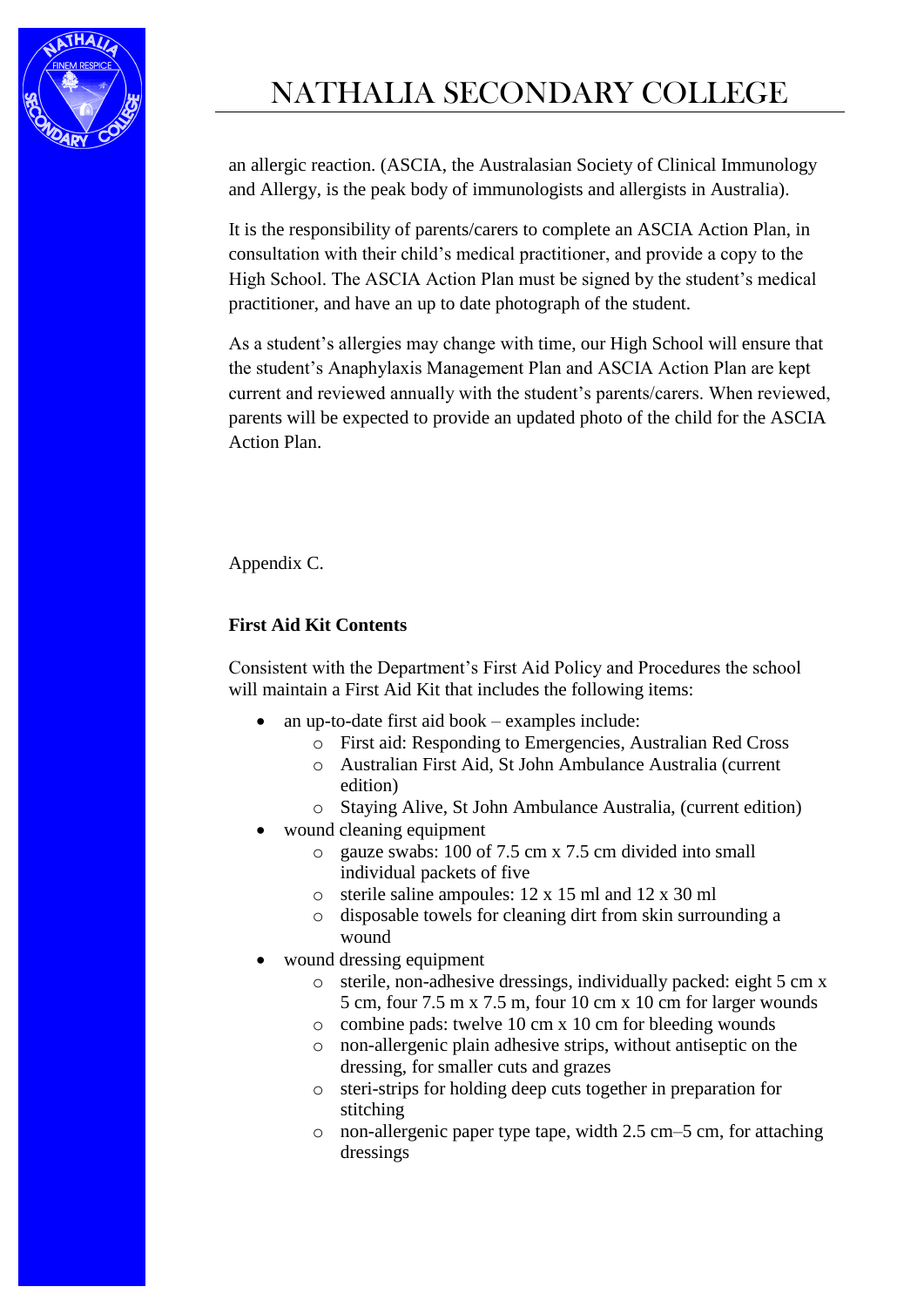

- o conforming bandages for attaching dressings in the absence of tape or in the case of extremely sensitive skin
- o six sterile eye pads, individually packed
- bandages
	- o four triangular bandages, for slings, pads for bleeding or attaching dressings, splints, etc
	- o conforming bandages: two of 2.5 cm, two of 5 cm, six of 7.5 cm and two of 10 cm – these may be used to hold dressings in place or for support in the case of soft tissue injuries
- lotions and ointments
	- o cuts and abrasions should be cleaned initially under running water followed by deeper and more serious wounds being cleaned with sterile saline prior to dressing. Antiseptics are not recommended
	- o any sun screen, with a sun protection factor of approximately 15+
	- o single use sterile saline ampoules for the irrigation of eyes
	- o creams and lotions, other than those in aqueous or gel form, are not recommended in the first aid treatment of wounds or burns
	- o asthma equipment (which should be in all major portable kits, camping kits, sports kits, etc)
	- o blue reliever puffer (e.g. Ventolin) that is in date
	- o spacer device
	- o alcohol wipes

Other equipment includes:

- single use gloves these are essential for all kits and should be available for teachers to carry with them, particularly while on yard duty
- blood spill kits
- vomit spill kits
- one medicine measure for use with prescribed medications
- disposable cups
- one pair of scissors (medium size)
- disposable splinter probes and a sharps container for waste
- disposable tweezers
- one teaspoon
- disposable hand towels
- pen-like torch, to measure eye-pupil reaction
- two gel packs, kept in the refrigerator, for sprains, strains and bruises or disposable ice packs for portable kits
- adhesive sanitary pads, as a backup for personal supplies
- flexible 'sam' splints for fractured limbs (in case of ambulance delay)
- additional 7.5 m conforming bandages and safety pins to attach splints
- blanket and sheet, including a thermal accident blanket for portable kits
- germicidal soap and nail brush for hand-cleaning only
- one box of paper tissues